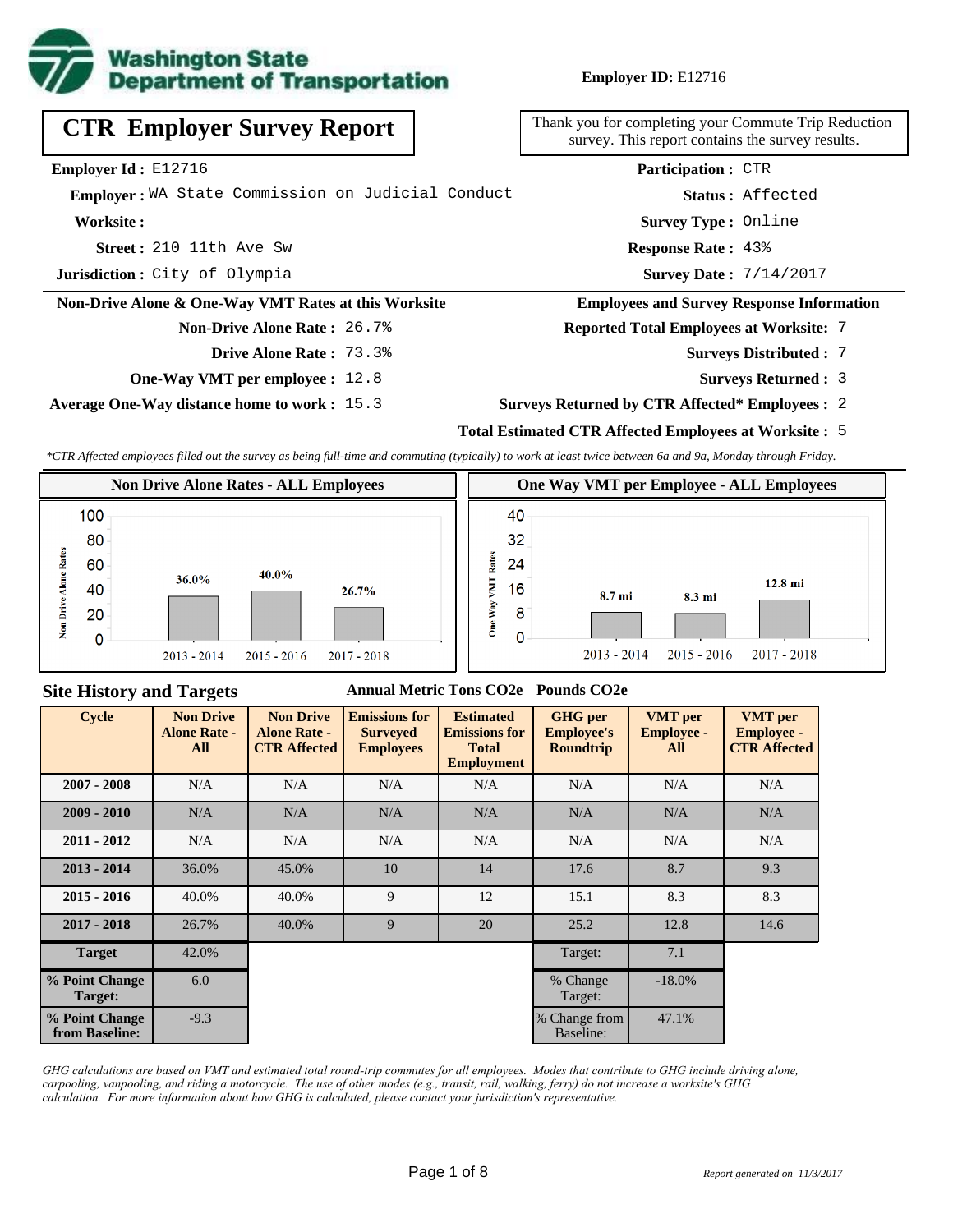# **Washington State<br>Department of Transportation**

#### **Commute Trips By Mode - All Employees**

**Q.4: Last week, what type of transportation did you use each day to commute TO your usual work location? (Mode used for the longest distance.)**



*\* Motorcycle-1 is now included in Drive Alone and Motorcycle-2 is included in Carpool. Information about these trips is still available by request.*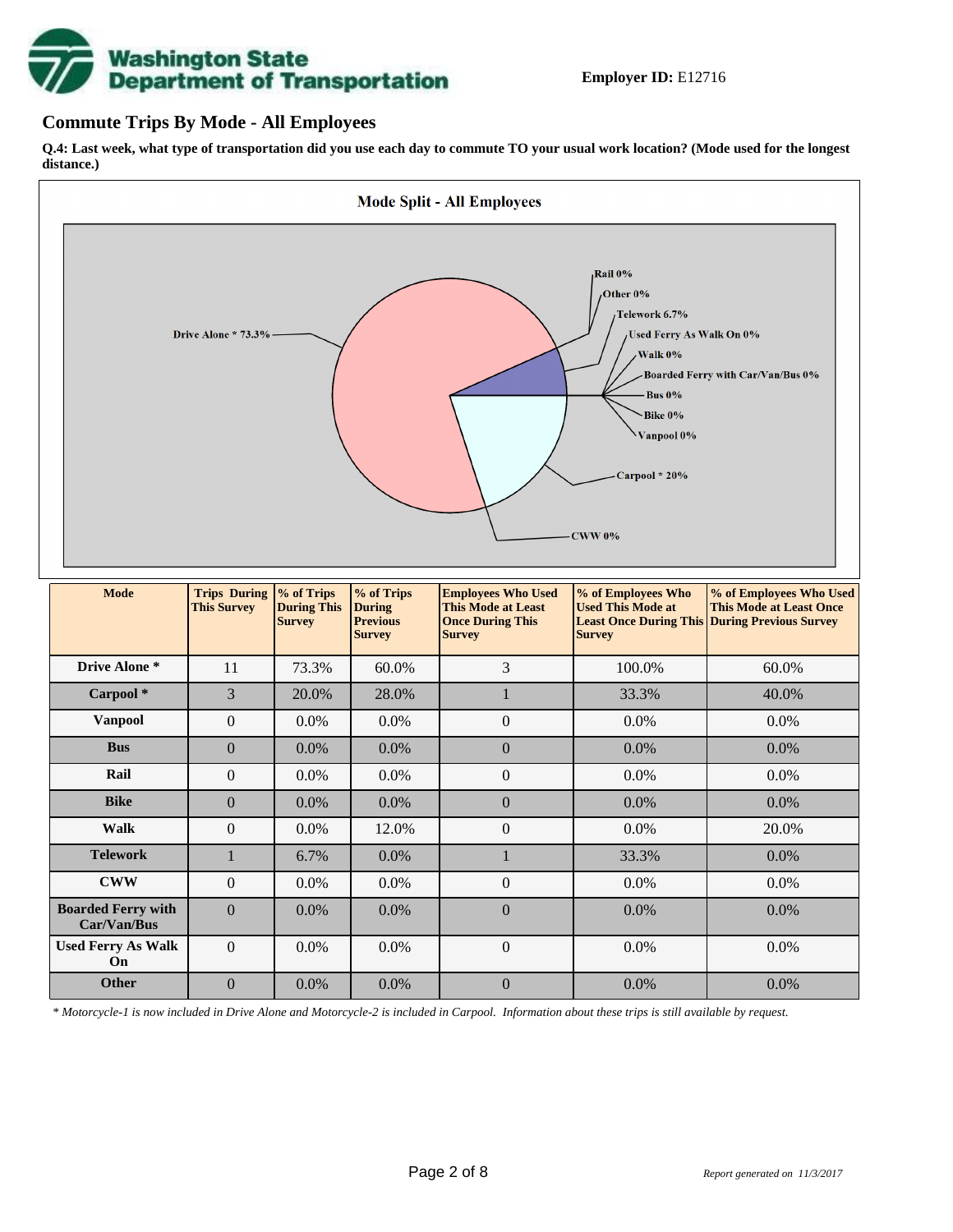

#### **Commute Trips By Mode - Affected Employees**

**Q.4: Last week, what type of transportation did you use each day to commute TO your usual work location? (Mode used for the longest distance.)**



*\* Motorcycle-1 is now included in Drive Alone and Motorcycle-2 is included in Carpool. Information about these trips is still available by request.*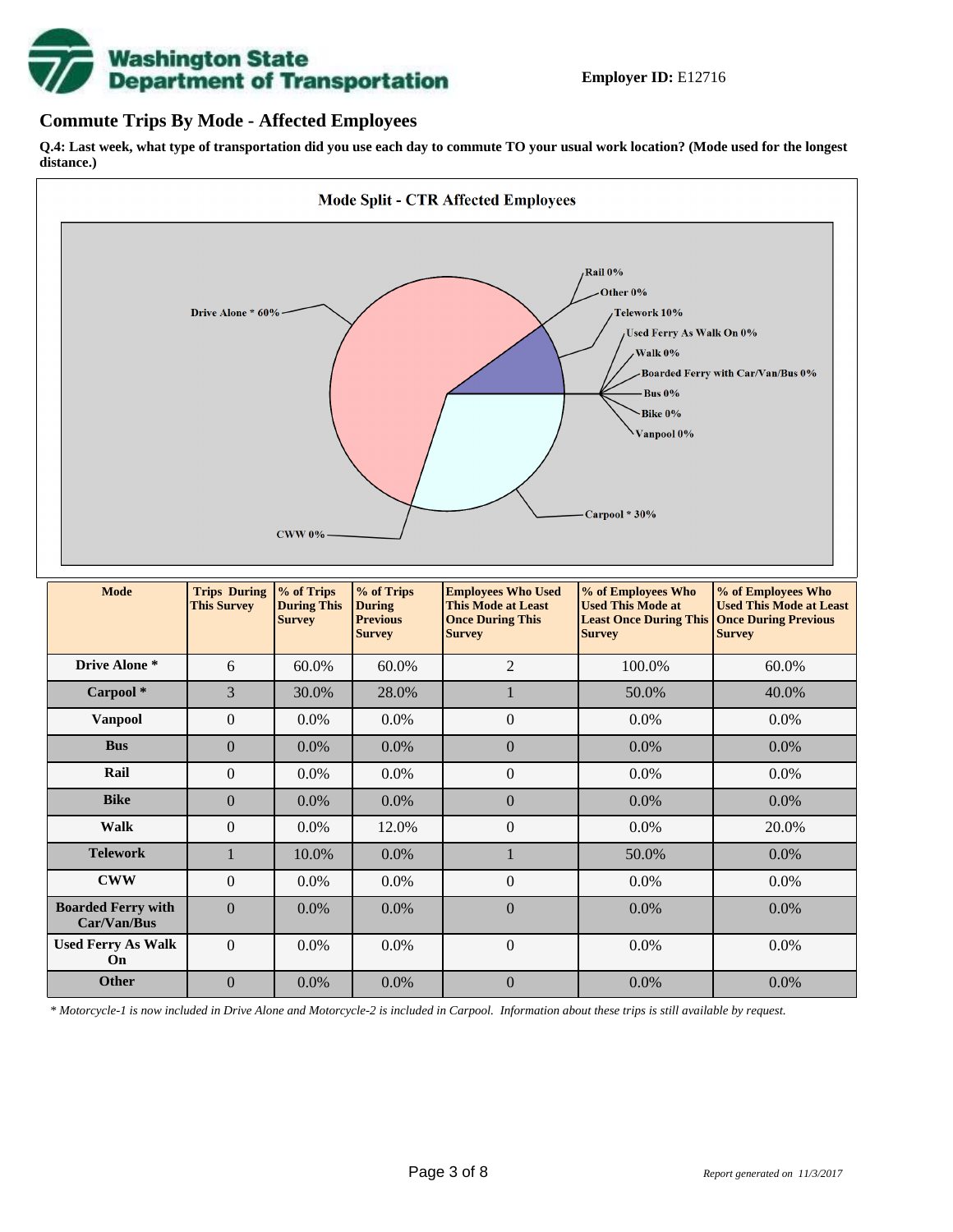

# **Alternative Modes - Number of Employees Who Used a Non-Drive Alone Mode:**

| <b>Non-Drive Alone</b><br><b>Number Of Days</b> | <b>Exactly this # of</b><br><b>Employees</b> | <b>Exactly this % of</b><br><b>Employees</b> | At least # of<br><b>Employees</b> | At least % of<br>employees |
|-------------------------------------------------|----------------------------------------------|----------------------------------------------|-----------------------------------|----------------------------|
| 0 Day                                           |                                              | 33%                                          | 3                                 | 100%                       |
| 1 Days                                          |                                              | 33%                                          | $\overline{2}$                    | 67%                        |
| 2 Days                                          | 0                                            | 0%                                           |                                   | 33%                        |
| 3 Days                                          |                                              | 33%                                          |                                   | 33%                        |
| 4 Days                                          | $\theta$                                     | 0%                                           | $\Omega$                          | 0%                         |
| 5 Days                                          | 0                                            | 0%                                           | $\theta$                          | 0%                         |
| <b>6 or More Days</b>                           | $\theta$                                     | 0%                                           | $\Omega$                          | 0%                         |

#### **Count by Occupancy of Carpools and Vanpools**

**Q.4 If you used a carpool or vanpool as part of your commute, how many people (age 16 or older) are usually in the vehicle?**

| <b>Ridesharing Occupancy</b> | <b>Mode</b> | <b>Response Count</b> |
|------------------------------|-------------|-----------------------|
| $2*$                         | Carpool     | 3                     |
| 3                            | Carpool     | $\boldsymbol{0}$      |
| 4                            | Carpool     | $\boldsymbol{0}$      |
| 5                            | Carpool     | $\boldsymbol{0}$      |
| >5                           | Carpool     | $\overline{0}$        |
| $<$ 5                        | Vanpool     | $\overline{0}$        |
| 5                            | Vanpool     | $\boldsymbol{0}$      |
| 6                            | Vanpool     | $\boldsymbol{0}$      |
| 7                            | Vanpool     | $\boldsymbol{0}$      |
| 8                            | Vanpool     | $\boldsymbol{0}$      |
| 9                            | Vanpool     | $\boldsymbol{0}$      |
| 10                           | Vanpool     | $\overline{0}$        |
| 11                           | Vanpool     | $\overline{0}$        |
| 12                           | Vanpool     | $\boldsymbol{0}$      |
| 13                           | Vanpool     | $\boldsymbol{0}$      |
| 14                           | Vanpool     | $\overline{0}$        |
| >14                          | Vanpool     | $\boldsymbol{0}$      |

\* Motorcycle-2 counted with Carpool-2 for this table.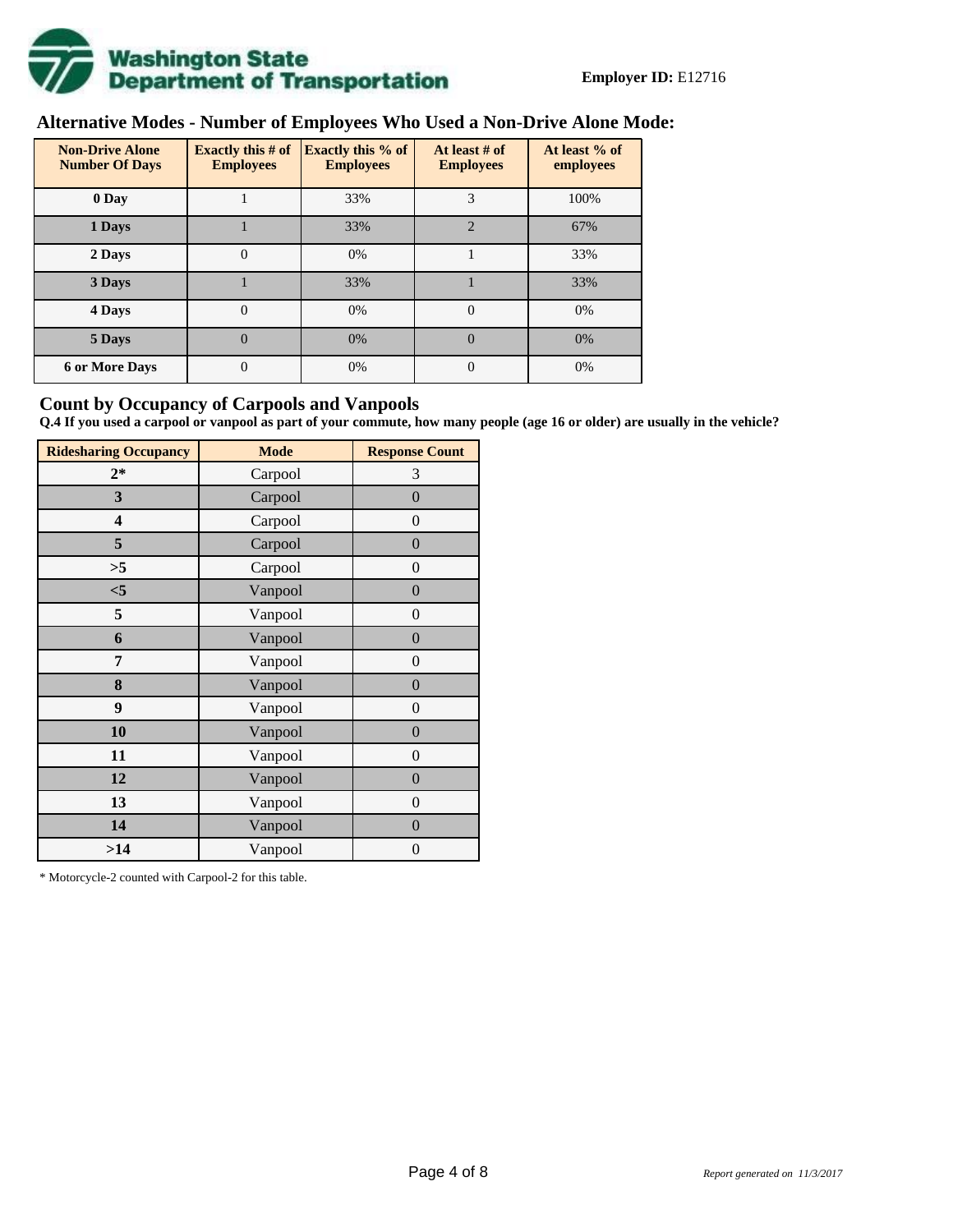

# **Reported Work Schedule - All Employees**

**Q.8 Which of the following best describes your work schedule?**

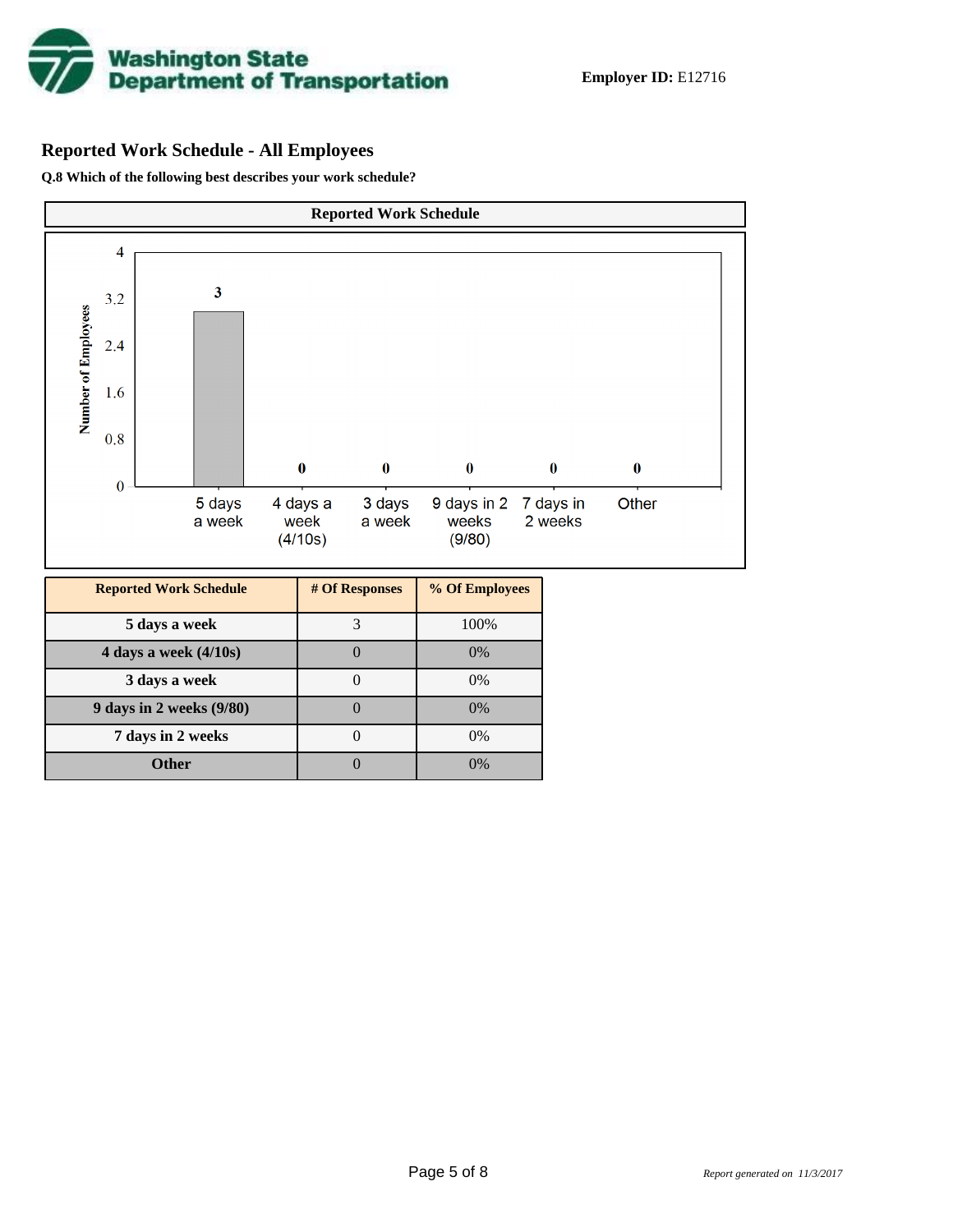

### **Parking and Telework**

**Q.9: On the most recent day that you drove alone to work, did you pay to park? (Mark "yes" if you paid that day, if you prepaid, if you are billed later, or if the cost of parking is deducted from your paycheck.)**



**Q.10: How many days do you typically telework?**

| <b>Telework Frequency</b>           | # of Responses | % of Responses |
|-------------------------------------|----------------|----------------|
| No Answer/Blank                     |                | $0.0\%$        |
| I don't telework                    |                | 33.3%          |
| Occasionally, on an as-needed basis |                | 33.3%          |
| 1-2 days/month                      |                | $0.0\%$        |
| 1 day/week                          |                | 33.3%          |
| 2 days/week                         |                | $0.0\%$        |
| 3 days/week                         |                | $0.0\%$        |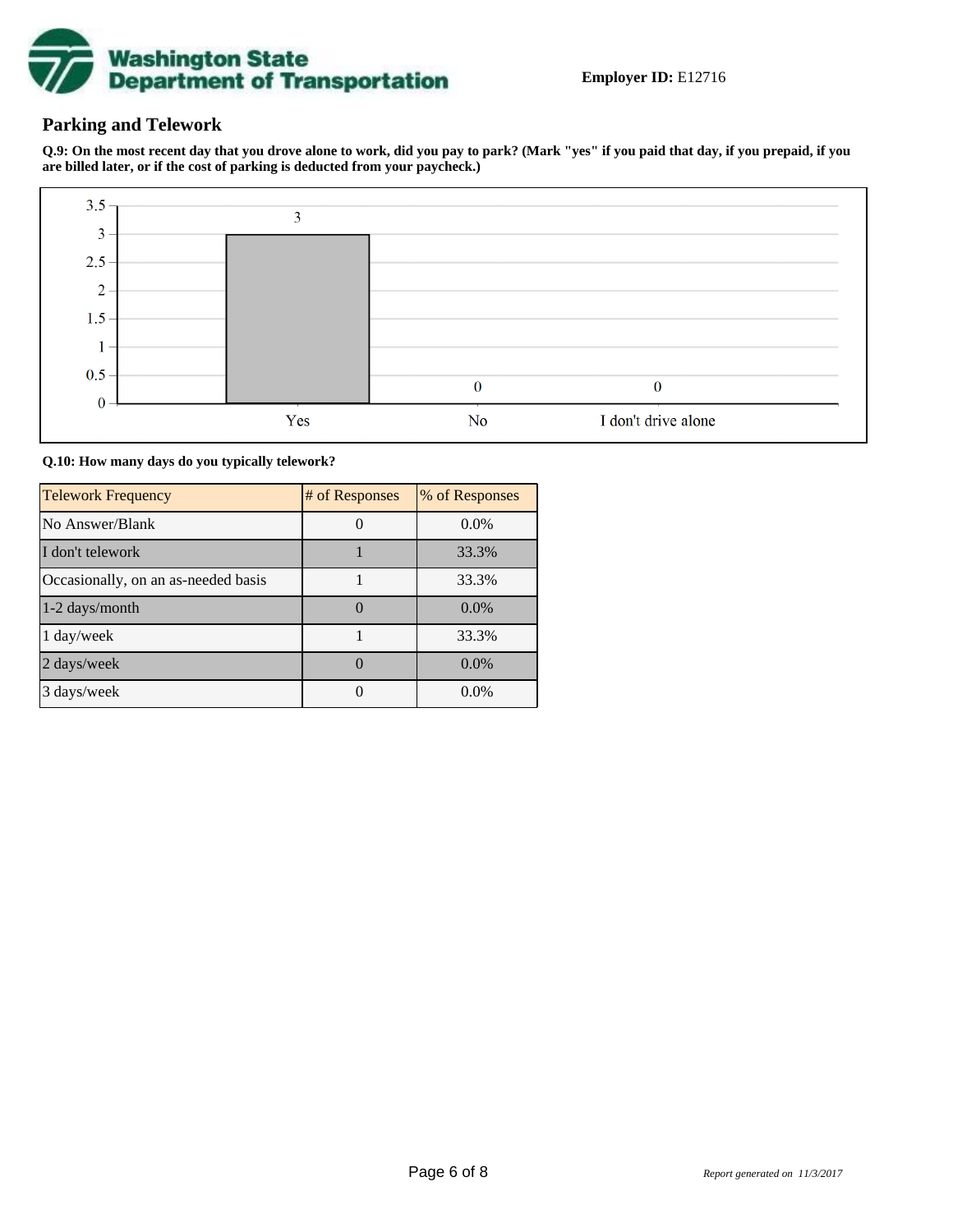

## **Reasons for driving alone to work/not driving alone to work**

**Q11. When you do not drive alone to work, what are the three most important reasons?**

| <b>Question Text</b>                                           | # of Responses | % of Responses |
|----------------------------------------------------------------|----------------|----------------|
| Financial incentives for carpooling, bicycling or walking.     | 1              | 25.0%          |
| I have the option of teleworking                               |                | 25.0%          |
| Environmental and community benefits                           | $\mathbf{1}$   | 25.0%          |
| Other                                                          |                | 25.0%          |
| Free or subsidized bus, train, vanpool pass or fare benefit    | $\theta$       | $0.0\%$        |
| Personal health or well-being                                  | $\Omega$       | $0.0\%$        |
| Cost of parking or lack of parking                             | $\Omega$       | $0.0\%$        |
| To save money                                                  | $\Omega$       | $0.0\%$        |
| To save time using the HOV lane                                | $\Omega$       | $0.0\%$        |
| Driving myself is not an option                                | $\Omega$       | $0.0\%$        |
| Emergency ride home is provided                                | $\Omega$       | $0.0\%$        |
| I receive a financial incentive for giving up my parking space | $\Omega$       | $0.0\%$        |
| Preferred/reserved carpool/vanpool parking is provided         | $\theta$       | $0.0\%$        |

#### **Q12. When you drive alone to work, what are the three most important reasons?**

| <b>Question Text</b>                                      | # of Responses | % of Responses |
|-----------------------------------------------------------|----------------|----------------|
| Family care or similar obligations                        | 3              | 37.5%          |
| I like the convenience of having my car                   | 3              | 37.5%          |
| Riding the bus or train is inconvenient or takes too long | $\mathfrak{D}$ | 25.0%          |
| I need more information on alternative modes              | $\theta$       | $0.0\%$        |
| My job requires me to use my car for work                 | $\Omega$       | $0.0\%$        |
| My commute distance is too short                          | $\Omega$       | $0.0\%$        |
| Bicycling or walking isn't safe                           | $\Omega$       | $0.0\%$        |
| There isn't any secure or covered bicycle parking         | $\Omega$       | $0.0\%$        |
| Other                                                     | $\theta$       | $0.0\%$        |